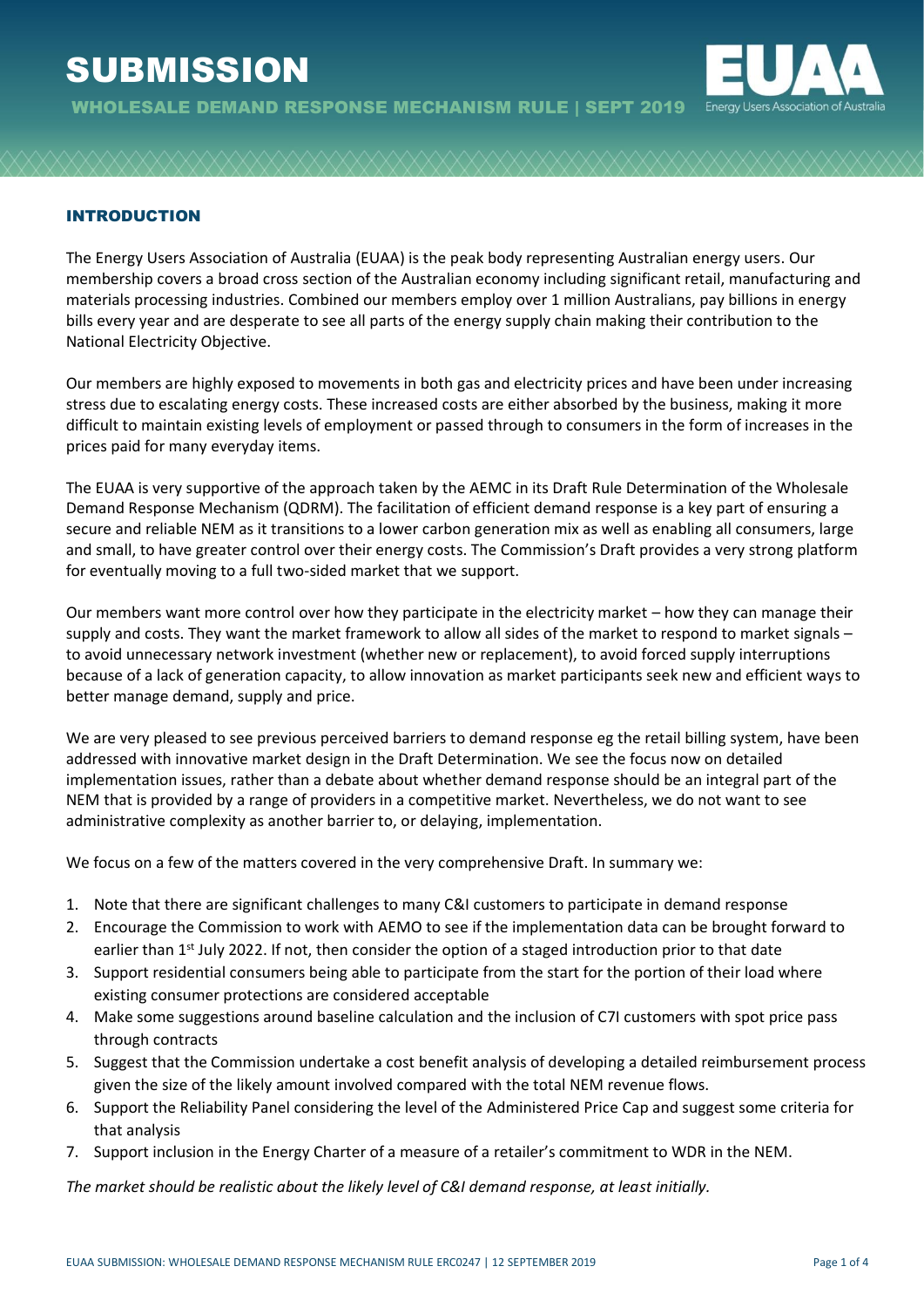

Before making some specific comments on these matters we will comment on the position of our members as they seek to take advantage of the proposed changes.

The complexity of the changes will mean it may be some time before C&I customers are in a position to take advantage of them. Some may already be on contracts that include some level of demand response eg they offer DR in return for an overall lower price with the retailer effectively controlling how that DR is used. For these users, at the end of their current contract they will have an additional option ie other DRSP's looking to bid for their DR business, to optimise the revenue stream for their DR.

For other C&I customers who are not currently offering DR, they will have to do sometimes complex analysis to understand the implications of offering eg how will it impact the stability of my production process and my output targets? Will the uncertain benefits be worth it? How do I convince my Board this is worth taking the risk? Building that business case will take time. The Production Manager with a production KPI will have to negotiate with the Purchasing Manager with a cost KPI and the General Manager will have to balance the competing forces. How confident am I that I will be able to provide the DR when I have agreed with the DRSP to provide it? What if I cannot and I have exposure to a very high spot price that can quickly wipe out the gains?

Then there are others that may not be able to even consider offering demand response eg:

- They have a seasonal demand eg a food processing company that has to operate in the first quarter
- They have a sales commitment to deliver on a particular schedule and do not want to have damage to their reputation as a reliable supplier

It will very much be a case by case analysis.

If they can begin an analysis of the options, the business case analysis is going to have factor in the transactions costs eg obtaining a baseline, undertake a commercial negotiation with the DRSP. Many C&I customers do not have this expertise in-house.

While there will be DRSPs out there knocking on C&I doors seeking to convince them of the potential benefits, it could be a slow uptake as business need time to come to a proper understanding of whether their business can participate and obtain value that is worth the effort and cost.

#### **SPECIFIC COMMENTS**

#### *1. Investigate bringing forward the implementation date*

Given the advantages of the WDRM outlined in the Draft, we encourage the Commission to work with AEMO to see how the new Rule might be implemented earlier than the proposed 1<sup>st</sup> July 2022. We recognise that developing the implementation details will need to fit in with the otherwise extensive AEMO work programme. Perhaps there is an option of a staged implementation eg by customer size or by NEM region?

#### *2. That residential consumers should be able to participate from the start*

We agree with the submission from PIAC and other representatives of residential consumer advocacy groups that residential consumers should be able to participate at the same time as commercial and industrial consumers. This is not only because of the benefits to residential consumers, but also the additional overall market benefits that C&I customers will receive from household participation.

While we recognise the importance of ensuring consumer protections are in place, this should focus on the loads that can impact on a person's health and wellbeing eg air conditioners. Other demand sources eg pool pumps, household batteries and hot water systems, should be able to participate in DR from the start. Aggregation of these sources, which are collectively expanding at a considerable pace each year, could offer considerable value to the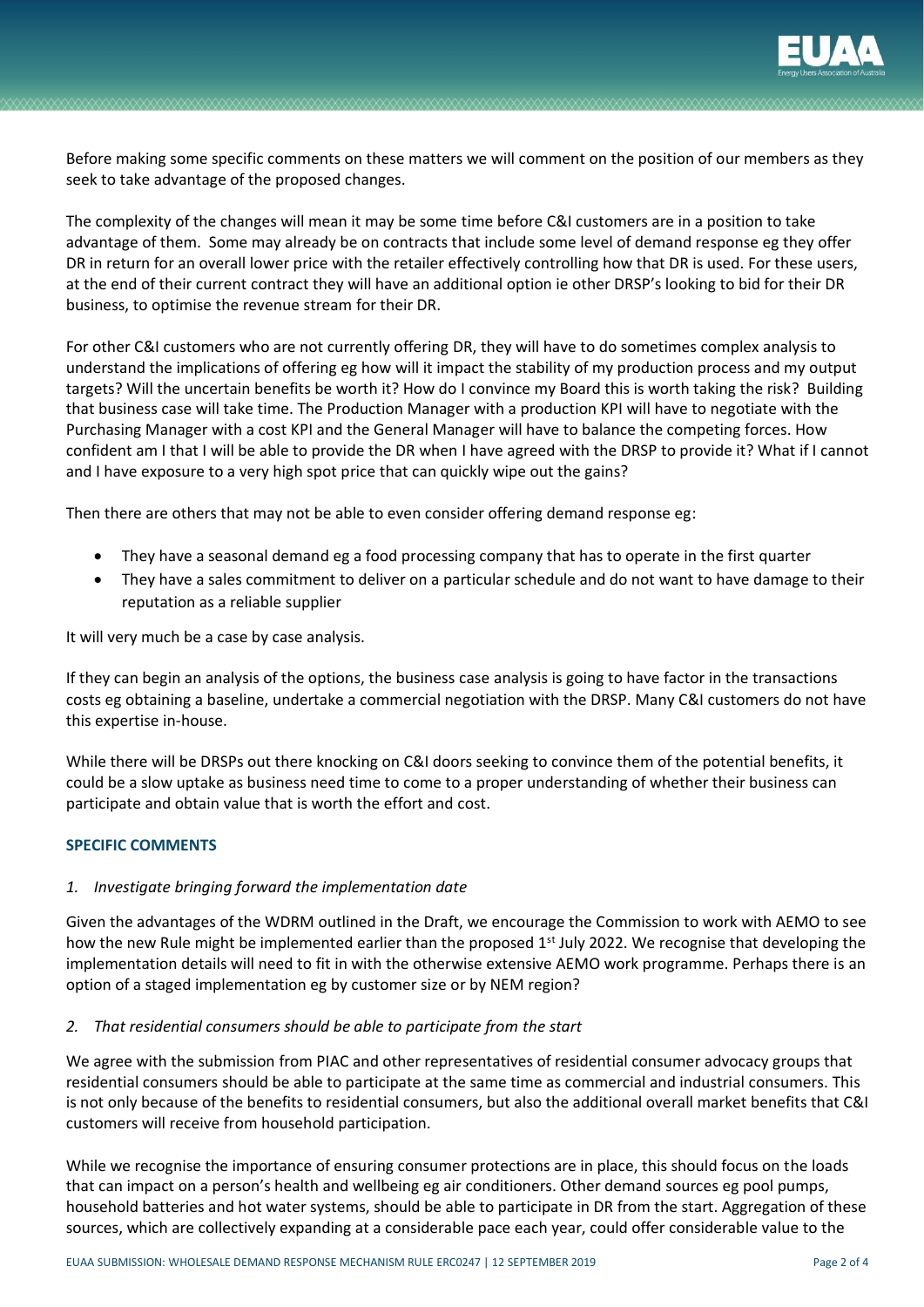

market. These should be part of the demand response market from day one, subject to DRSPs being signatories to the New Energy Tech Consumer Code (NETCC).

Work should concentrate on developing fit-for-purpose consumer protections for loads like air conditioning so that they can also participate as soon as possible.

Households are the main contributor to peak demand, and research by Energy Consumers Australia found more than half of household consumers were willing to voluntarily lower their energy use at peak times and even more were prepared to act with a financial incentive<sup>1</sup>. Delaying participation by these households is a missed opportunity. However, we would not want consideration of household participation delaying the start date for C&I customers.

#### *3. Baseline*

There is no perfect way to calculate the baseline. It will inevitably involve compromise at the same time as limiting the opportunity for gaming. We agree with the suggested criteria for evaluating a 'good' baseline and support the proposal that AEMO develop the baseline methodology guideline covering a range of methodologies which are then applied on a case by case basis.

We would support the ability of one company to aggregate NMI's across the one site. This could be the result of the commercial negotiation between the C&I customer and the DRSP. This provides benefits in reduced forecasting error. DRSPs should also have the flexibility to nominate DR from aggregated NMIs – there is a forecasting accuracy benefit from aggregation.

It is important that potential DR providers have the option of arguing for their own bespoke methodologies. However, we would see there may need to be a balance struck between AEMO adopting this innovation more generally and confidentiality on the commercial issues that led to developing the innovative methodology. Also, we wonder if there might be a perception that AEMO is both "judge and jury" in deciding whether an innovative methodology is acceptable. Perhaps there is a role for the AER as an arbitrator.

We encourage the Commission to closely consider the contribution of customers on spot price pass through contracts to increasing the level of in-market DR and reduce the risk of calling on expensive RERT. At the same time, we do not support "double dipping" of benefits or any unintended consequences such as retailers being left out of pocket.

We support the proposed compliance and enforcement role for the AER.

#### *4. Some thoughts on the settlement process and the reimbursement rate*

We congratulate the AEMC on the innovative approach it has taken to ensure there is no need to change retailers' current billing systems. Our comments here focus on how the reimbursement rate.

While we understand that retailers want to receive compensation for the level of DR supplied, we wonder how material it might be. Some simple examples – 1,000MW of DR for an hour at a reimbursement rate of \$100/MWh is \$100,000. That occurring 20 times a year give a total of \$2m which compares with the total annual NEM revenue of nearly \$17b in 2018. It would be helpful for the Commission to analyse the costs/benefits of using the reimbursement rate process to pay, say, \$2m/yr.

One alternative worth considering is that the retailers recover that cost through their retail pricing. with the margin driven by competition rather than the reimbursement mechanism.

EUAA SUBMISSION: WHOLESALE DEMAND RESPONSE MECHANISM RULE ERC0247 | 12 SEPTEMBER 2019 Page 3 of 4 <sup>1</sup> Energy Consumers Australia (2019) ["Energy reform to put consumers in driver's seat, but must be extended to households"](https://energyconsumersaustralia.com.au/news/energy-reform-to-put-consumers-in-drivers-seat-but-must-be-extended-to-households)